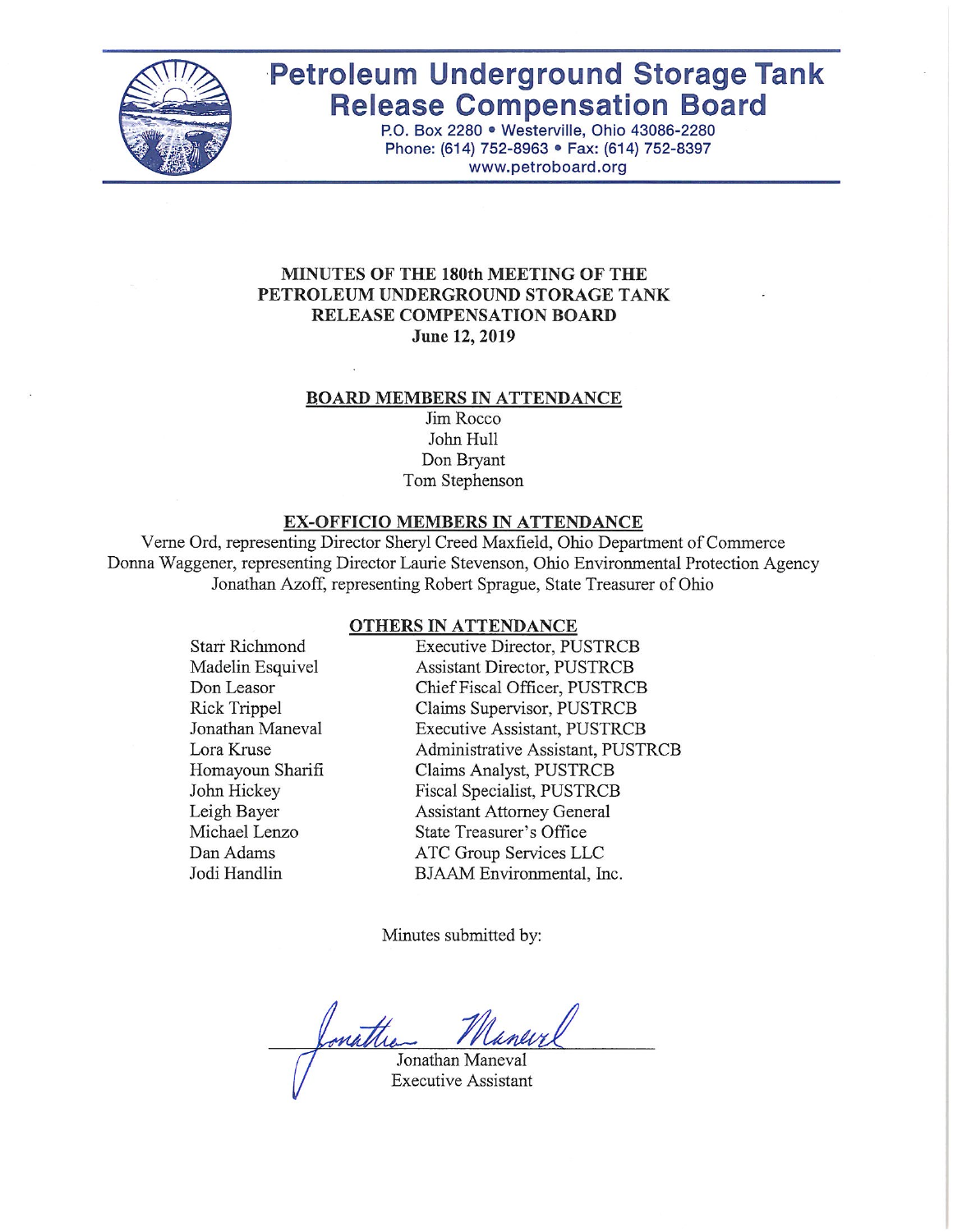## Call to Order:

Chairman Rocco convened the one hundred eightieth meeting of the Petroleum Underground Storage Tank Release Compensation Board on Wednesday, June 12, 2019.

The following members were in attendance: Jim Rocco; Don Bryant; John Hull; Tom Stephenson; Verne Ord, representing Director Sheryl Creed Maxfield, Ohio Department of Commerce; Donna Waggener, representing Director Laurie Stevenson, Ohio Environmental Protection Agency; and Jonathan Azoff, representing Robert Sprague, State Treasurer of Ohio.

The following members were not in attendance: Steve Bergman, Robert Cantrell, Mayor Ron Falconi, Scott Fleming, and Stephen Hightower II.

Chairman Rocco congratulated Verne Ord for his appointment as Chief of the Bureau of Underground Storage Tank Regulations.

## Minutes:

Chairman Rocco asked if there were any comments or questions regarding the minutes from the March 13, 2019 Board meeting and there were none. Mr. Ord moved to approve the minutes. Mr. Bryant seconded. A vote was taken and the following members voted in the affirmative: Ms. Waggoner and Messrs. Rocco, Bryant, Hull, Ord, and Azoff. Mr. Stephenson abstained. The minutes were approved as presented.

## BUSTR Report:

Chairman Rocco called upon Verne Ord, Bureau Chief, to present the Bureau of Underground Storage Tank Regulations' (BUSTR) report.

Mr. Ord reported that the records management officer, Nancy Caldwell, retired on April 30, 2019, and her replacement, Kelly Snedegar, was hired shortly thereafter. He commented that Ms. Snedegar previously worked in the records management section as an intermittent and temporary employee.

Mr. Ord said as of June 11, 2019, the vendors performing responsible party searches had completed their research of 64 sites. The program is used to identify the parties responsible for the investigation and cleanup of releases from petroleum underground storage tanks (USTs). He said BUSTR is looking at the federal grant to see if money will be available to continue the responsible party search program in the upcoming year.

Mr. Ord stated that [85] BUSTR regulated sites are involved in the Abandoned Gas Station Cleanup Grant Program administered by the Ohio Development Services Agency. He said that 19 properties have been cleaned up and were ready for redevelopment. He noted that a little over \$18 million of the \$30 million allocated for the project had been spent.

Mr. Ord stated that BUSTR had been awarded about \$2 million in LUST (leaking underground storage tank) federal grant monies to operate the environmental side of the program. He said a federal grant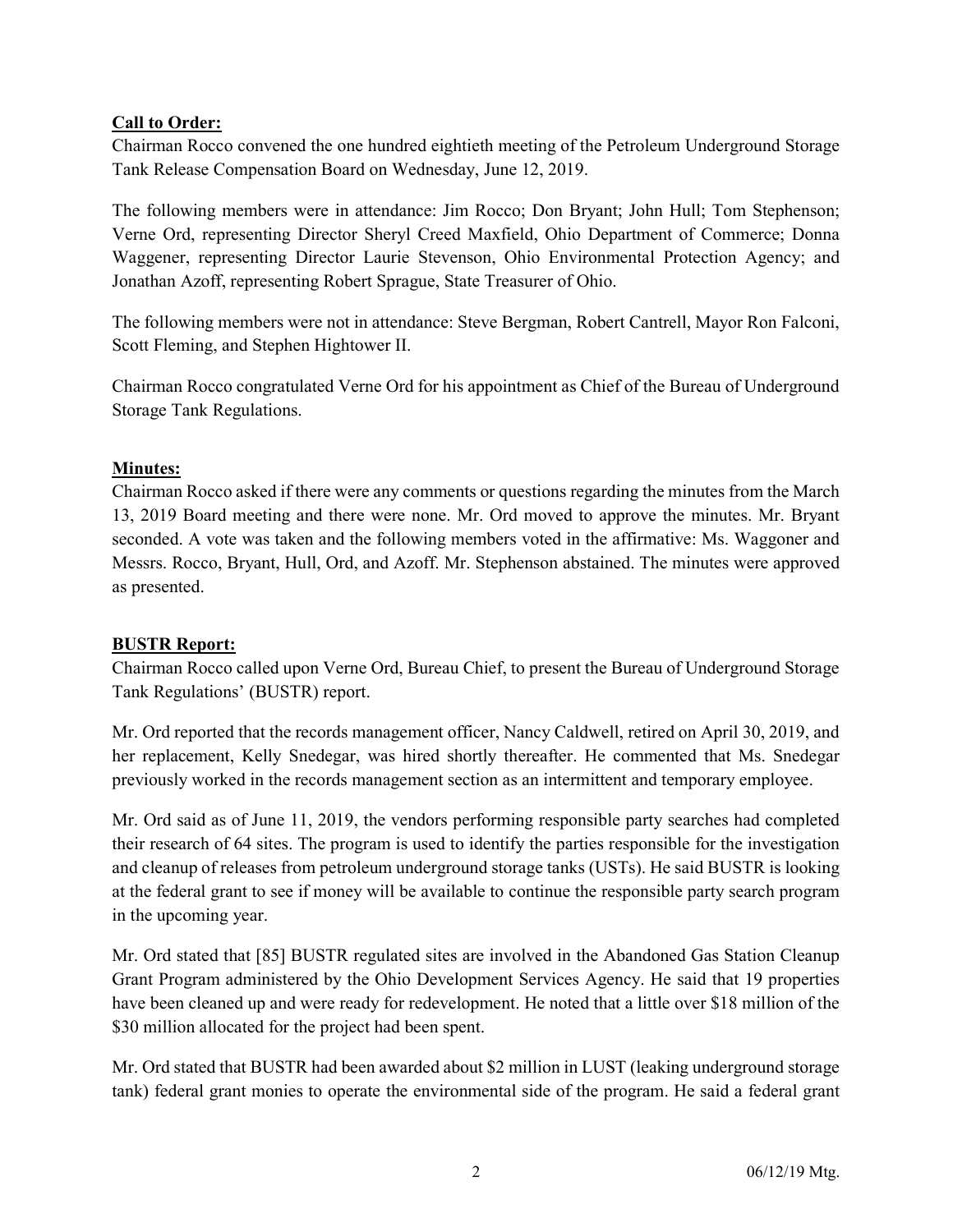application requesting \$808,000 for the release prevention side of the program had been submitted and he expected it to be approved by the end of the week.

Mr. Ord reported that the Revolving Loan Fund rule amendment was intended to be filed with the Joint Committee on Agency Rule Review (JCARR) with an effective date of July 1, 2019. However, it was determined that the rule was subject to a review and recommendation from the Common Sense Initiative Office (CSI Office). He explained that the rule was submitted to the CSI Office and another extension request will be submitted to JCARR. He said that after the CSI Office completes its review and issues their recommendation, the rule will be filed with JCARR. He said the anticipated effective date of the rule is now [September] 1, 2019. He said the only minor change involves language referencing federal laws.

Mr. Ord reported that, as of June 1, 2019, a total of 214 operational compliance inspections were performed for the three-year inspection cycle. He stated that, as of June 1, 2019, a total of 299 no further actions (NFAs) had been generated and this was about 25% behind the target set by the U.S. Environmental Protection Agency (U.S. EPA). He said that the staff are reviewing the expected number of reports, but the reports are not resulting in NFAs being issued.

Mr. Ord reported that the number of registered tanks is reducing slightly. However, the number of tank owners has increased due to there being more single-station owners. He reported there are around 300 facilities with out-of-service tanks. He said, of these facilities, 75% of the tanks must be removed from the ground because the facilities have been abandoned and they should no longer be operated.

# Financial Reports:

Chairman Rocco called upon Don Leasor, Chief Fiscal Officer, to present the financial reports.

# February, March, and April Financials

Mr. Leasor said the February, March, and April financials were emailed to each member. He asked if there were any questions or concerns regarding these reports and there were none. He said since fiscal year 2019 annualized revenues and expenses would be discussed as part of the operating budget, he would not review the monthly financial reports.

Mr. Leasor stated that the Board recovered just over \$18,000 of refunds which were in the unclaimed funds trust account. He explained that these refund payments were issued to owners but the checks were never cashed. In accordance with Ohio Revised Code 9.39, the funds were placed in the unclaimed funds account and since they remained unclaimed for five years, they were returned to the unobligated account.

## Record Scanning and Document Management System Proposal

Mr. Leasor called upon Jonathan Maneval, Executive Assistant, to discuss a proposal for a special project.

Mr. Maneval said the project being discussed concerned imaging the Board's records and a content management system. He explained that since the creation of the Board, the agency has operated almost entirely in a paper-based environment with all forms, applications, claims, and reports being mailed to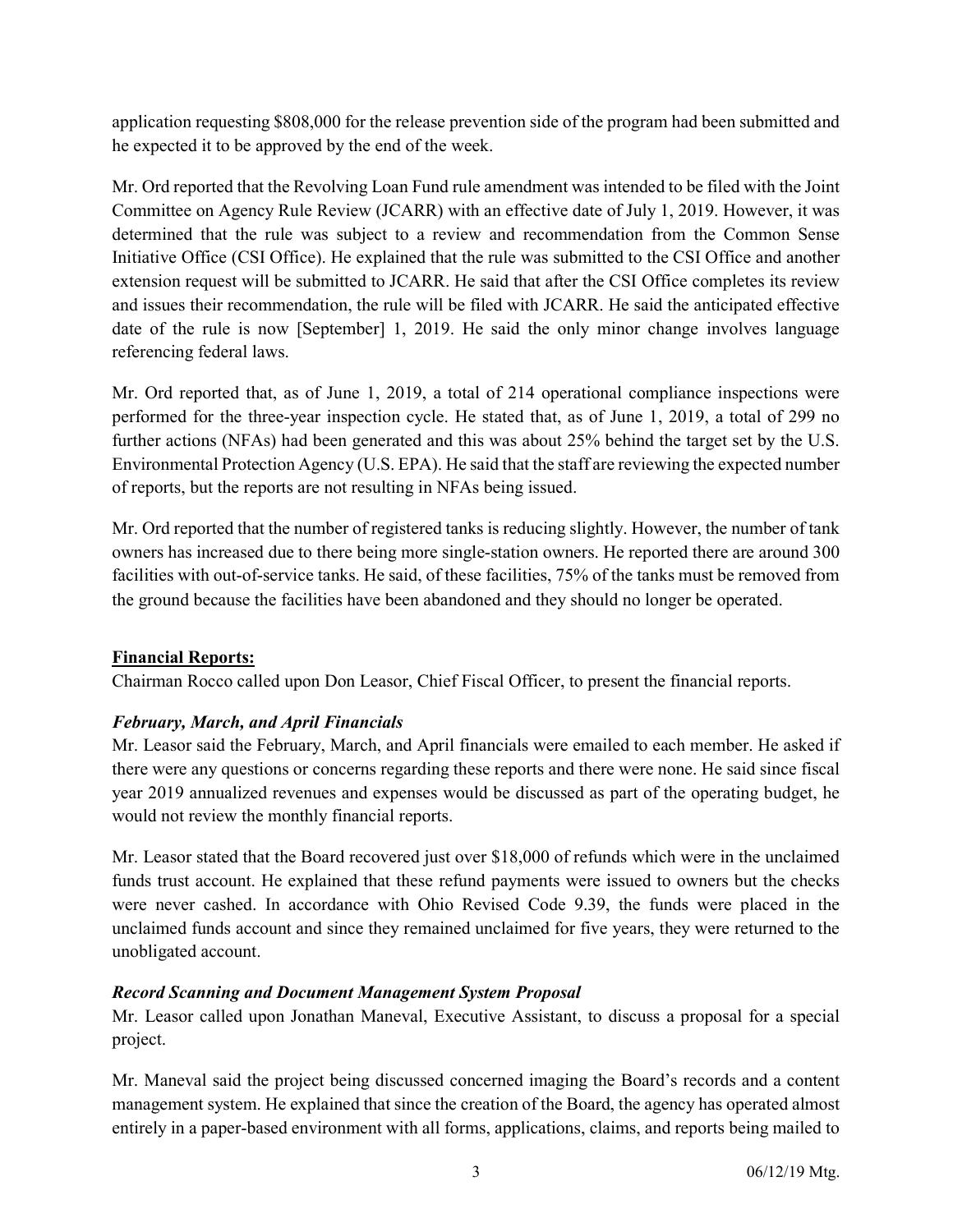the office in a paper format with the staff reviewing, processing, filing, and storing the documents in its paper form. He said that over the 30 years a huge amount of paper records has been generated, and the staff began to explore transitioning the office to a digital or paperless environment. He said the intent is to scan the active files that are in house and to also scan all records moving forward.

Mr. Maneval discussed the benefits of having records digitally available, including enhanced productivity resulting from a reduction in time and labor because the staff could quickly and easily search, retrieve, and file the records. He said another benefit would be the ability to share information with the Board's constituents. He noted there would also be reduced risk of loss of information, if there were to be a catastrophic event like a fire or tornado since all the information would be digital, and eventually there may be reduced costs by not having to store physical files.

Mr. Maneval stated that he and Executive Director, Starr Richmond, did a considerable amount of research concerning imaging records and records management software. He said proposals were solicited and numerous meetings were held with a variety of vendors. He explained that after reviewing the proposals, and giving consideration to the pros and cons of each of the platforms, a decision was made to recommend purchasing a content management software known as PaperVision Enterprise and to purchase it through Fireproof Records Center, a local state contract vendor. He said the recommendation is to purchase the server-installed on-premise option rather than a cloud-based alternative since over time the on-premise platform would be more cost effective. He stated that the quote for PaperVision is about \$29,100 for the first year and then ongoing annual license fees for support, software upgrades, and maintenance would be \$3,000. The price quote includes software licenses, an intelligent capture software, a digital forms module, installation and setup fees as well as training for the staff. He said that if the Board agrees that it makes sense to move forward with digitizing the Board's records, then high volume production-level scanning equipment would need to be purchased, and the cost for a scanner is estimated to be about \$4,500. He commented that funding is being requested for two scanners.

Vice-Chairman Hull questioned whether the server-installed option would have the data backed up and stored offline regularly and Mr. Maneval confirmed that the server is backed up at an offsite location nightly. Vice-Chairman Hull commented that the budget is likely underestimated because with technology-related projects such as this, there will be needs that are not yet anticipated, so the budget should be larger than the bare bones of what is being contemplated.

Mr. Ord asked if the Board has records retention and destruction schedules that apply specifically to digital records. Director Richmond explained that the Board has approved records retention schedules, but they do not specifically apply to digital records. She noted that nothing is currently being destroyed due to the ongoing litigation. Mr. Ord commented that once the records retention schedules are updated, the electronic versions become legal documents and the paper records can be destroyed. Chairman Rocco said the staff estimated there to be 2 million pages in the active files and the objective is to take all the active files and digitize them so that they can be accessed electronically and hopefully over time the number of cabinets and boxes in storage will be reduced.

Chairman Rocco said that he would also like to move towards the electronic submission of documents and Mr. Ord commented that BUSTR is now accepting reports electronically. He said reports as large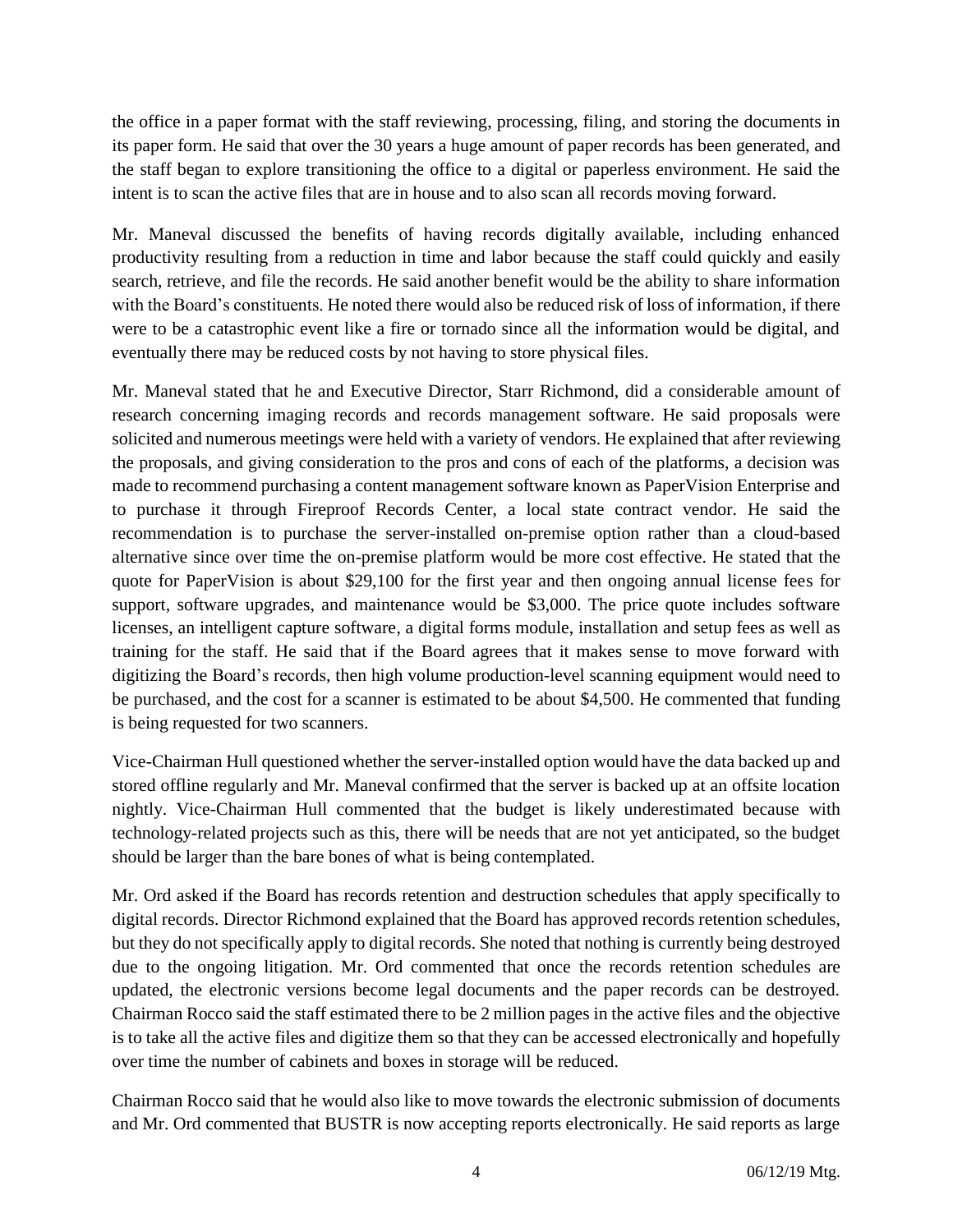as  $200 - 300$  pages can be emailed to them, and they are then uploaded and archived into their system. Chairman Rocco said that once the digital platform is in place, to the extent that a record can be sent digitally it should be encouraged, rather than having to take the paper and then scan it.

Vice-Chairman Hull commented that \$4,500 for a scanner doesn't sound like a large amount and he would recommend upsizing to a more robust model that is probably heavier duty, bigger, and faster. Chairman Rocco recommended talking to staff at other state agencies that are scanning records to learn from their experiences with equipment before making a purchase.

## Operating Budget

Mr. Leasor said the proposed operating budget behind Tab 4 represents the approved budget and actual annualized expenditures for fiscal year 2019 and also presents the recommended budget for fiscal year 2020.

Mr. Leasor reported tank revenue for fiscal year 2019 was budgeted at \$8.45 million, and actual revenues were \$176,000 above the budgeted amount. He recommended tank revenue for fiscal year 2020 be budgeted at \$8.44 million. He said this estimate was built on the assumption that fees will be received for 20,320 tanks, and 27% of these USTs will be assured at the reduced deductible. He noted that fees were invoiced for about 20,800 USTs and historical data indicates fees for 97.5% of these tanks will be paid during the fiscal year. He said tank fee revenue includes property transfer fees, which are projected to be \$90,000 for fiscal year 2020. He said a portion of the transfer fees were assessed during the current fiscal year, but are anticipated to be collected in fiscal year 2020. He stated that collection of prior years' fees, less anticipated fee refunds, are projected to be \$150,000 in fiscal year 2020.

Mr. Leasor stated that interest income was \$130,000 above the budgeted amount for fiscal year 2019 due to the interest rate for STAR Ohio (State Treasury Asset Reserve of Ohio) being higher than anticipated. He explained that the estimate was built using a STAR Ohio interest rate of 2.3%, but the interest rate had risen to 2.51% by the end of May. In addition, certain U.S. Treasuries and U.S. Agency Callable Bonds matured in fiscal year 2019 and the principal was reinvested in securities at higher rates. He said the projected interest income for fiscal year 2020 is \$720,000. He said this anticipated interest income is based on an estimated interested rate of 2.5% in STAR Ohio. He said, of the budgeted amount, \$286,000 is estimated to be earned on the \$15 million invested in U.S. Treasuries and U.S. Agency Callable Bonds and \$434,000 is expected to be generated from funds in STAR Ohio.

Vice-Chairman Hull asked if the federal interest rate cuts being discussed would affect the STAR Ohio rate and questioned whether the budget should be adjusted. Mr. Azoff said that STAR Ohio will likely see a decrease in yield with five to ten basis points rolling off by the end of the year. He noted that the investments that reach maturity will be reinvested at a higher rate and overall there would not be a dramatic difference in terms of the interest income. He commented that he would not anticipate an over performance of \$130,000 seen in this fiscal year, but the difference in performance will not be significant enough to adjust the budget.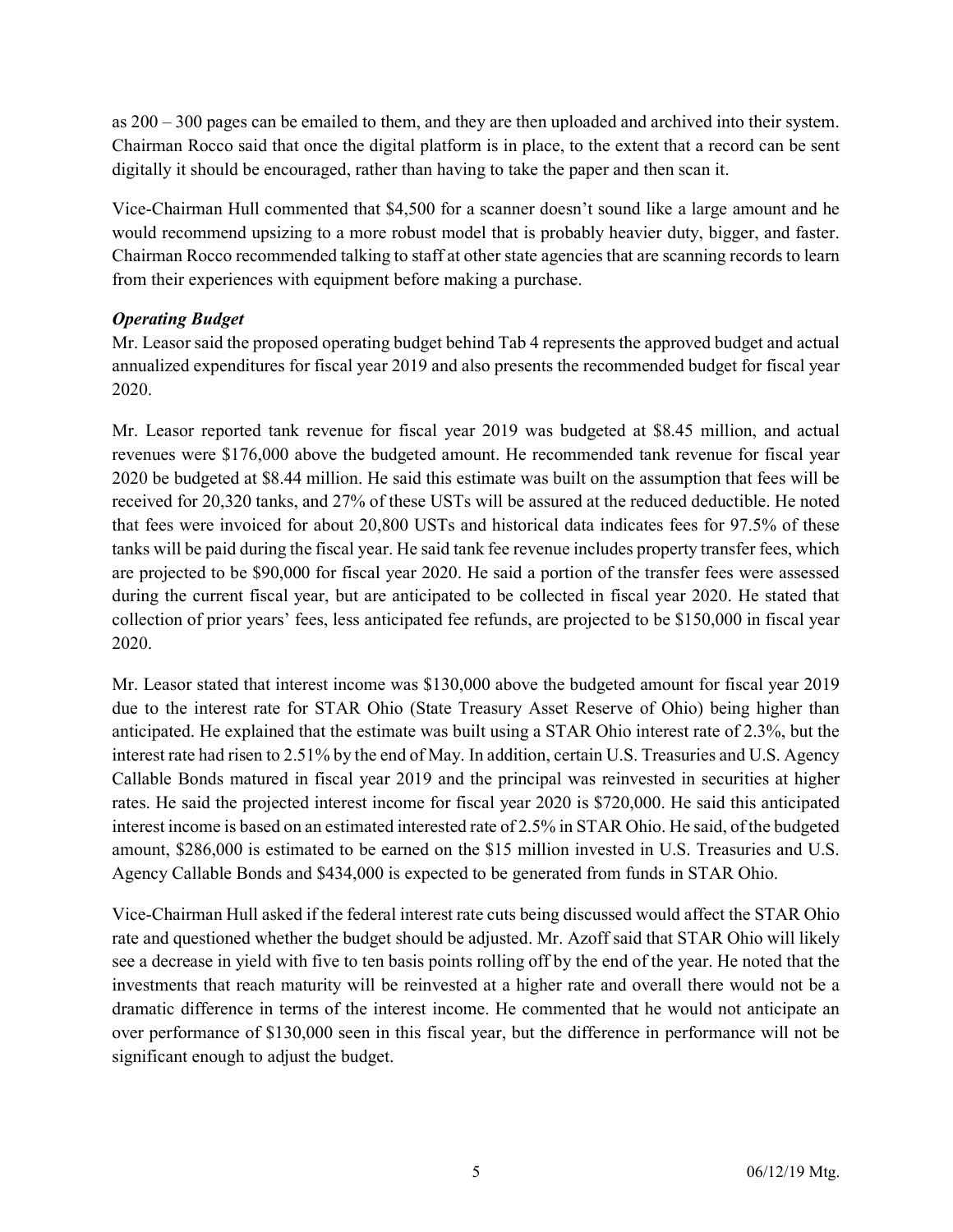Mr. Leasor reported that miscellaneous income totaled \$226. He explained that this income was from payments for printing and copying requests along with cash rebates. He recommended that miscellaneous income be budgeted at \$1,000 for fiscal year 2020.

Mr. Leasor pointed out that actual total income was \$306,000 above the \$8.99 million budgeted for fiscal year 2019.

Mr. Leasor said the claims expense is anticipated to be \$5.6 million for fiscal year 2019. He stated that the proposed budget for the fiscal year 2020 claims expense remains at \$9 million.

Mr. Leasor said the salary line item expense was \$100,000 below the amount budgeted for fiscal year 2019. He explained that \$1,461,000 had been budgeted through the biennial budget process and this amount included funding to hire a 17th staff member, but the position was not filled. He recommended the fiscal year 2020 budget for salaries be set at \$1.41 million. He said this amount reflects the expectation of maintaining parity with public employee union contracts, which provides for a 2.75% pay increase for the staff, and that all 16 current positions remain filled.

Mr. Leasor reported that since all 16 positions were full during the year, no temporary services expenses were incurred in fiscal year 2019. He recommended the 2020 budget for temporary services be \$30,000. He said the amount requested is for a temporary service employee to provide about 1,000 hours of work for the document scanning project.

Mr. Leasor said the actual rent expense for fiscal year 2019 was \$6,000 above the budgeted amount. He said this was due to the timing of payments being issued. He said typically the rent is paid at the end of the month for the subsequent month, but the rent for the month of July was paid in July resulting in 13 months of rent being paid in the fiscal year. He recommended the fiscal year 2020 budget for rent be set at \$155,000. He said the increase over the previous year reflects a potential 4% increase in operating costs. Chairman Rocco asked if it was a contractual increase and Mr. Leasor explained that the lease agreement allows an increase of up to 4%.

Mr. Leasor reported that actual expenses for office supplies were about [\$3,500] below the budgeted amount. He said the amount requested for fiscal year 2020 is \$20,000. He explained that this amount includes monies for standard office supplies, offsite storage, and computing hardware and software with a cost of under \$500. Chairman Rocco asked if there would be any increase in offsite storage costs resulting from the records project and Mr. Leasor responded saying he was confident there was sufficient money budgeted to handle the volume of files to be stored. Vice-Chairman Hull questioned whether the paper documents would need to be stored after being scanned. Director Richmond explained that the records retention schedules will need to be reviewed and perhaps updated to allow for the destruction of the paper files after they are converted to digital records. Chairman Rocco recommended that the proposed updates to the retention schedules be addressed at the September meeting.

Mr. Leasor reported that printing and copying expenses for fiscal year 2019 were \$4,500 below the budgeted amount. He said the recommended budget for fiscal year 2020 remains at \$15,000.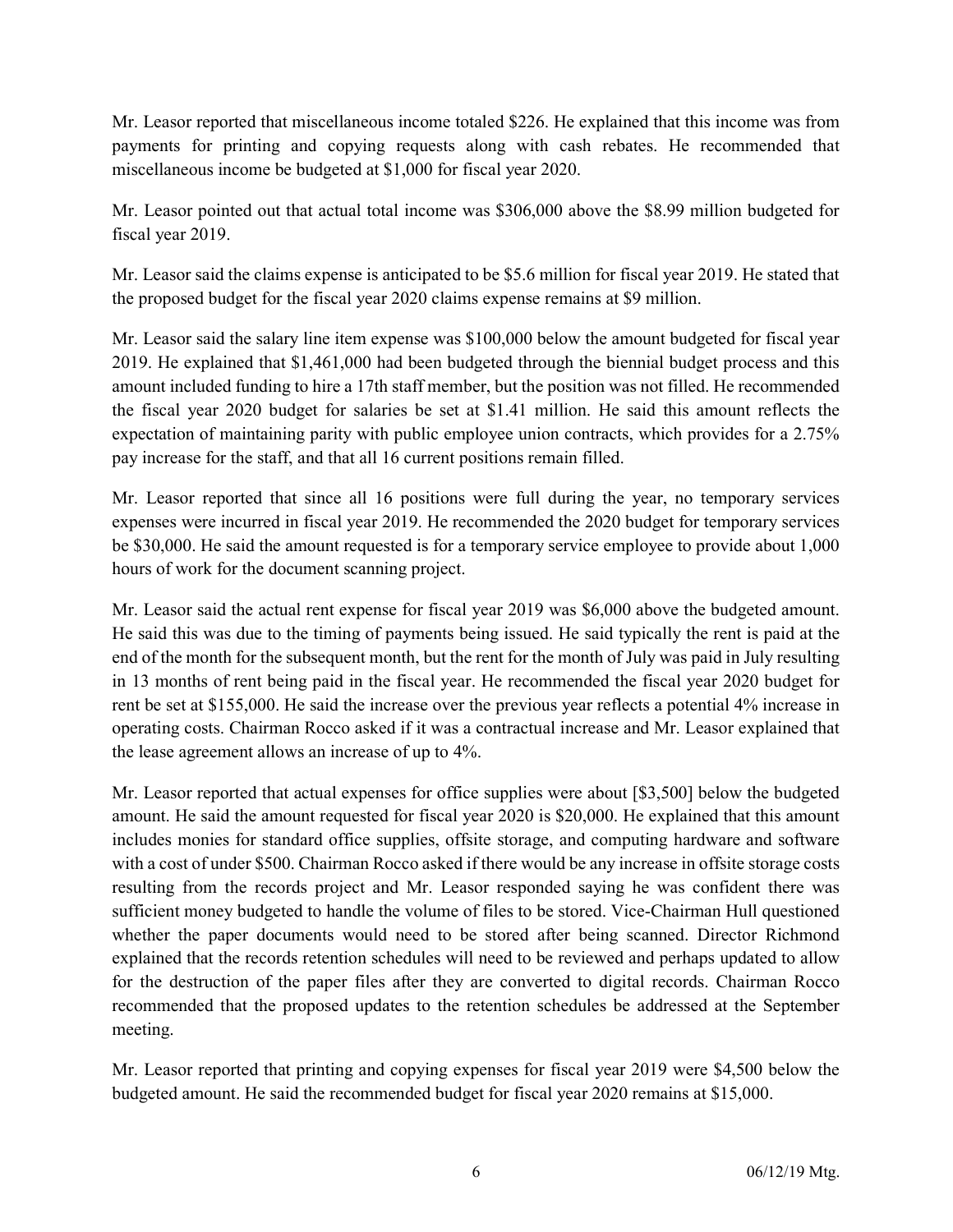Mr. Leasor said legal and professional actual expenses were below the budgeted amount by \$2,500. He said the amount requested for legal and professional expenses for fiscal year 2020 is \$240,000. He explained that this expense includes the cost for the services of the assistant attorney general, a hearing officer, the annual audit, attorney general and special counsel fees related to the collection of delinquent accounts, database maintenance services, the actuary review for the claims study, and other miscellaneous professional services.

Mr. Leasor reported that traveling expenses were \$1,500 below the budgeted amount. He said the recommended budget for travel expenses for fiscal year 2020 is \$6,000.

Mr. Leasor stated that employee expenses were \$76 above the budgeted amount. He said the recommended budget for employee expense for fiscal year 2020 is \$1,000. He explained that this cost is for providing refreshments at board and committee meetings.

Mr. Leasor said telephone expenses were \$445 above the budgeted amount. He explained that this was due to the timing of payments with 13 months being paid in fiscal year 2019. He said the anticipated telephone expenses for fiscal year 2020 are \$13,000. He noted that this expense includes web access, website hosting, spam/virus filtering, and the VoIP phone system.

Mr. Leasor reported that postage expenses were \$1,500 below the budgeted amount and the recommended budget for postage expenses for fiscal year 2020 is \$30,000.

Mr. Leasor said the depreciation expense was below the budgeted amount by \$3,700 and the anticipated depreciation expense for fiscal year 2020 is [\$32,300]. He said the increase is due to purchases being made this year as well as the anticipated purchase of the document management system, which is part of the capital budget.

Mr. Leasor pointed out that overall operating expenses were about [\$132,000] below the amount budgeted for fiscal year 2019. He stated that the recommended fiscal year 2020 operating expense budget total is \$1,941,900. Chairman Rocco pointed out that the budget amount presented in the notebooks is for \$1,953,000 and Mr. Leasor responded explaining that a change was made and the budget presented in the notebook is the correct amount.

Mr. Leasor reminded members that in the previous year the actuary services of Milliman Inc. were used to develop the liability estimate for the claims for the 219 releases that are being held from processing due to litigation. He said the total estimate of the unpaid claim liability for fiscal year 2018 was \$42.6 million and the estimate that Milliman provided for the held claims accounted for about 52% of that total. He said because the analysis of the held claims is outside the normal scope of the claim liability study, was proposing using Milliman once again to evaluate the held claims. He said that Milliman estimated the fees for the contract to be between \$15,000 and \$20,000, which was less than the previous year since they will be using the model developed last year to evaluate the updated claim data for the current fiscal year.

Vice-Chairman Hull commented that in the past, the Board periodically had an outside party perform the analysis of the claims as an independent benchmarking of the liability estimate and questioned whether the actuary should evaluate all claims and not just the held claims. The Chairman asked when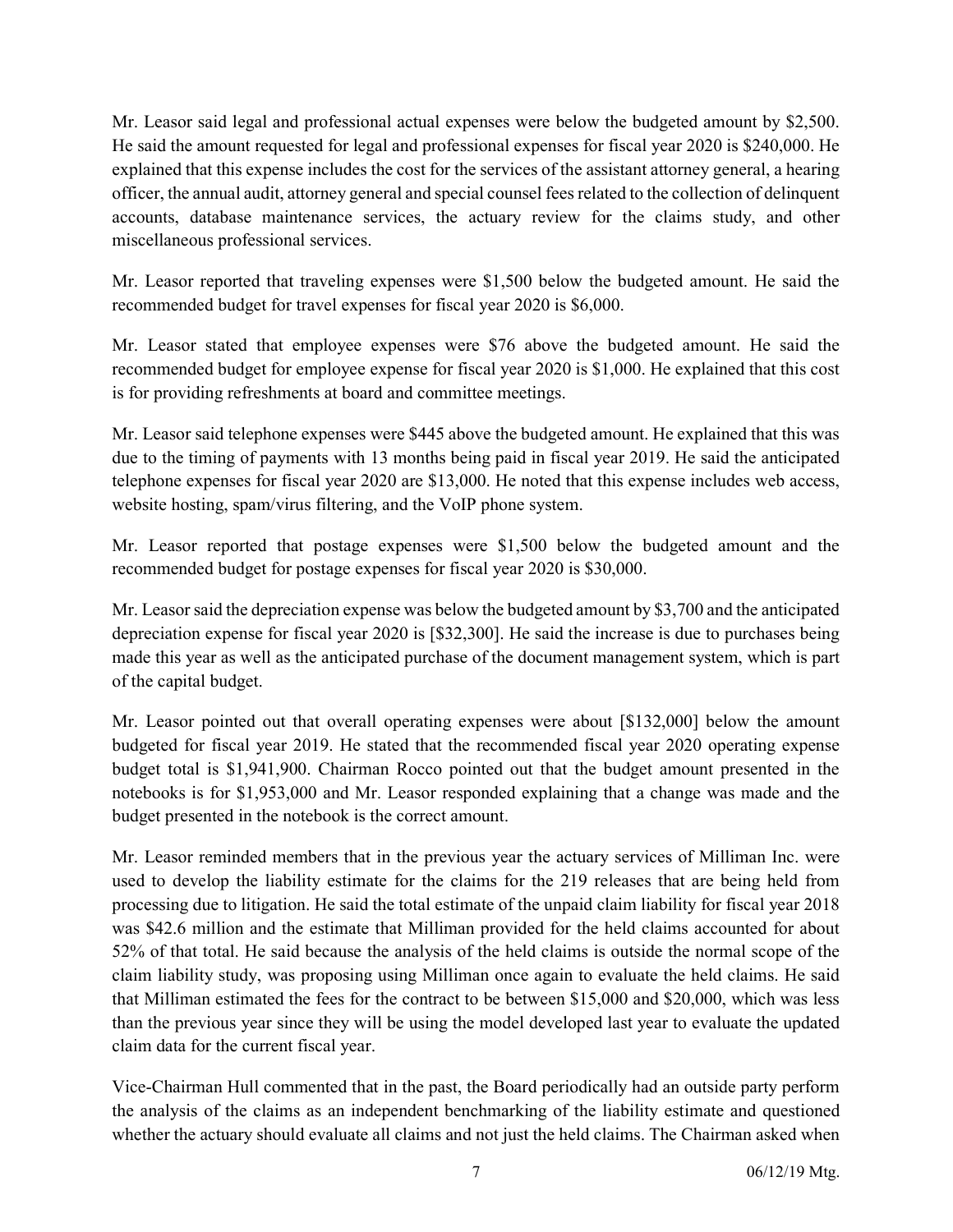the actuarial firm was last used to establish the entire liability estimate and Mr. Leasor stated that he believed it was in 2006 or 2007. Director Richmond explained that typically the actuary evaluates the entire liability when the assumptions change. She said the last time they were brought in to evaluate the estimate was after the 2005 BUSTR rule changes.

Chairman Rocco asked if there were other questions regarding the proposed operating budget or the contract with Milliman and there were none. He then requested a motion to approve the operating budget as proposed. Vice-Chairman Hull so moved and Mr. Stephenson seconded. A vote was taken and all were in favor. The motion passed.

Chairman Rocco then requested a motion to authorize the chairman to enter into an agreement with Milliman Inc. to assist the Fund in developing the potential claim liability as of June 30, 2018 in an amount not to exceed \$20,000 plus travel and related fees. Vice-Chairman Hull so moved and Mr. Stephenson seconded. Director Richmond stated the motion should be for the potential claim liability as of June 30, 2019. Vice-Chairman Hull moved to amend the motion to correct the date and Mr. Stephenson seconded. A vote was taken and all were in favor. The amended motion passed.

Chairman Rocco requested a motion to obligate \$9 million for the payment of claims for fiscal year 2020. Vice-Chairman Hull so moved. Mr. Stephenson seconded. A vote was taken and all members voted in favor. The motion passed.

## Capital Budget

Chairman Rocco called upon Mr. Leasor to present the proposed capital budget for fiscal year 2020.

Mr. Leasor said the proposed capital budget behind Tab 5 includes the fiscal year 2018 actual expenditures, the budgeted amounts and annualized expenditures for fiscal year 2019, and the recommended budget for fiscal year 2020.

Mr. Leasor said furniture and equipment was budgeted at \$5,000 for fiscal year 2019 and there were no expenditures for this budget line. He said the recommended furniture and equipment budget for fiscal year 2020 is \$2,500. He said this would be for furniture purchases if needed for a scanning workstation. Vice-Chairman Hull commented that soundproofing the scanning workstations may be needed so the other staff are not disturbed.

Mr. Leasor reported that data processing and electronics were budgeted at \$25,000 for fiscal year 2019, and the actual expenditures for this line item were \$20,128. He said these expenditures included the setup cost of the server that was purchased in the previous year and the purchase of 14 computers to replace staff computers acquired in July 2011 and March 2012 that had fully depreciated. He said \$45,000 is recommended for data processing and electronics for fiscal year 2020. He noted the requested amount includes \$9,000 for scanning equipment and about \$29,000 for the document management system. Chairman Rocco asked if the remaining \$7,000 was budgeted for anything specific and Mr. Leasor said it was extra funding for unanticipated software or electronic needs. Mr. Stephenson commented that he thought it should be more and recommended budgeting \$50,000. The Chairman agreed with increasing the amount for data processing and electronics to \$50,000 noting he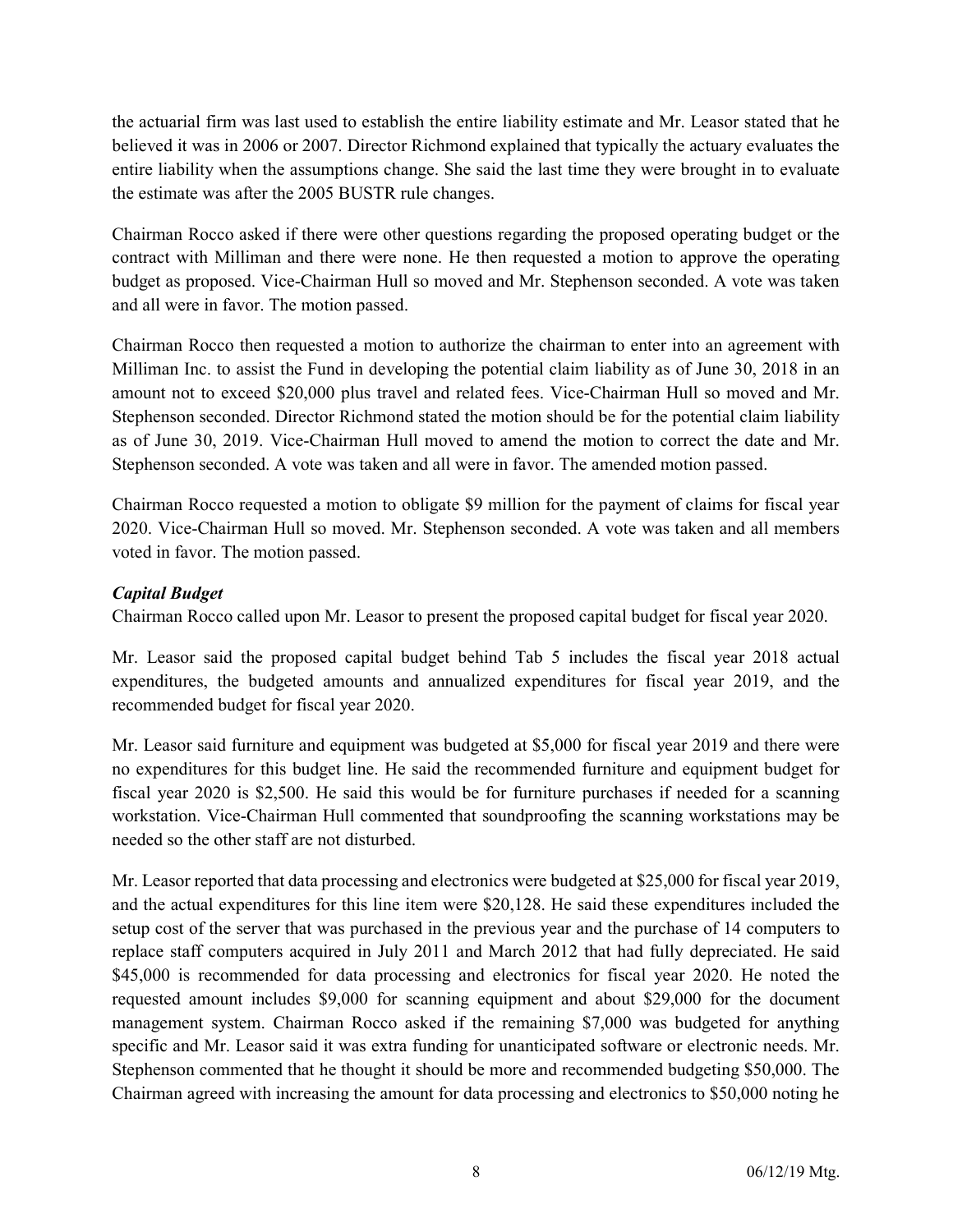didn't want to be in a position where the scanning project cannot be implemented because of insufficient funding.

Director Richmond commented that soundproofing had not been considered and questioned whether the budget for furniture should also be increased. Vice-Chairman Hull said that sound absorbing panels can be purchased and installing them would be better than having nothing. Chairman Rocco recommended increasing the furniture and equipment budget to \$7,500. He said this would bring the total capital budget to \$57,500. He asked if there were any other questions, comments, or recommended changes and there were none. He then requested a motion to adopt the capital budget as modified. Vice-Chairman Hull so moved and Mr. Stephenson seconded. A vote was taken and all members voted in favor. The motion passed.

## Fee Statement Statistics

Mr. Leasor stated that 2019 program year fee statements were issued on April 26, 2019, and about \$8.36 million was invoiced to 3,254 owners of 20,800 USTs. He commented that this was 22 fewer owners and 29 fewer USTs in comparison to the previous year.

Mr. Leasor said as of June 11, 2019, the per-tank fees collected were approximately \$3.8 million, which represents about 46% of the amount billed. He pointed out that collections for the same period in the previous year were \$3.5 million. He noted that collections to date for the 2019 program year are 109.4% of the fees collected for the same period of time in the prior year.

Mr. Leasor said between the fee statement mailing and June 11, 2019, about \$8.4 million was collected for 2018 program year fees, and \$270,000 was collected for prior years' fees net of refunds paid.

Mr. Leasor reported for the 2019 program year, a total of 15,400 tanks were billed at the standard deductible (\$55,000) per-tank fee and about 5,400 tanks were billed at the reduced deductible (\$11,000) per-tank fee.

Mr. Leasor said as of June 11, 2019, fees had been paid at the standard deductible rate for 6,800 tanks and at the reduced deductible amount for 2,600 tanks. He said, in total, fees had been paid for 9,418 tanks by 1,546 owners. He said this compares to fees being paid for [8,445] tanks by 1,592 owners for the same period of time in the prior year. He noted that in comparison to the previous year, the number of tanks paid increased by about 11.5%, and the number of owners that had paid decreased by 2.9%. He said the increase of the number of tanks paid is due to a few mid-size owners' payments being received earlier than in the previous year.

Mr. Leasor said for the 2018 program year, a total of 3,114 owners have paid fees for 20,373 tanks. He indicated this amount would increase slightly by June 30, 2019, when the 2018 program year ends. He pointed out that 20,320 USTs were budgeted, so the budget was only off by 53 USTs or 0.26%.

Mr. Leasor said the \$3.8 million collected to date represents 45.26% of the \$8,440,000 budgeted for the 2019 program year. He said so far for program year 2019, fees had been received for 9,418 USTs, which is 46.4% of the 20,300 tanks budgeted.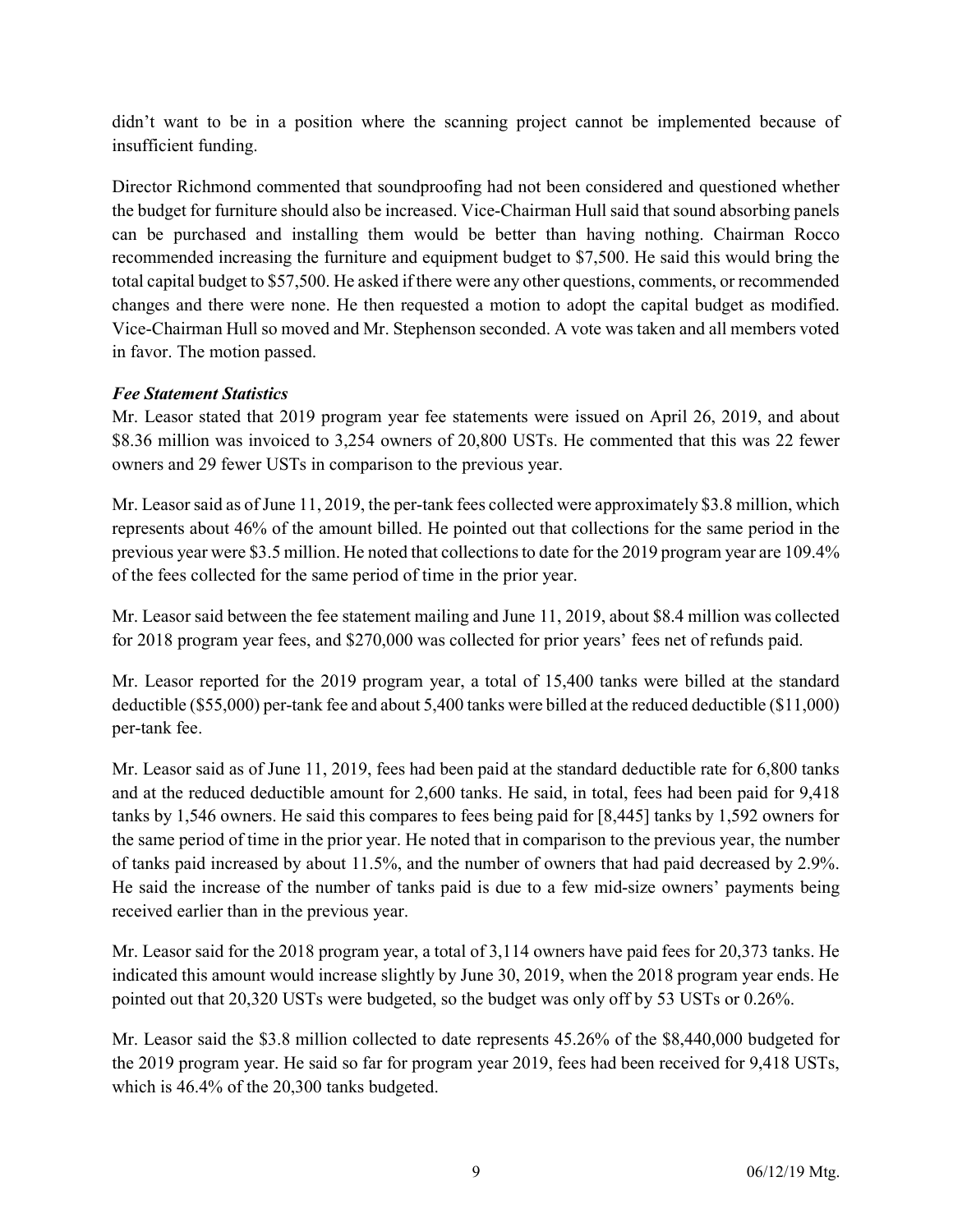## Compliance and Fee Assessment Report:

Chairman Rocco called on Madelin Esquivel, Assistant Director, to present the compliance and fee assessment report.

Ms. Esquivel reported as of May 31, 2019, refunds totaling \$91,205 had been paid to 102 owners for the 2018 program year. She said there are 2,610 pending refunds, totaling \$1,376,921. She said a total of \$36,670 was used to offset unpaid prior years' fees. She said the combined amounts total \$127,875, which represents 57% of the \$225,000 refund goal set for the 2018 program year.

Ms. Esquivel stated that as of May 31, 2019, the total collected by the Attorney General's Office and Special Counsel less the collection costs was \$153,217. She said that no accounts had been certified to the Attorney General's Office for collection since the March meeting.

Ms. Esquivel said there are eight Orders Pursuant to Law currently under appeal and information to support the objection is expected for six appeals. She said information has been received and is under review for the two other appeals. She said that one Determination to Deny a Certificate of Coverage was under appeal. She explained that the Board upheld the denial of the certificate, and it was then appealed to the Court of Common Pleas.

Ms. Esquivel stated that four Ability to Pay Applications are currently pending review. The Ability to Pay program allows former UST owners experiencing financial difficulty to apply for and receive a determination of their ability to pay delinquent fees.

Ms. Esquivel reported that as of June 4, 2019, a total of 3,011 Certificates of Coverage have been issued for program year 2018. She said there are 32 Applications for Certificates of Coverage currently being processed, 19 unresolved Pending Denials, and 100 unresolved Determinations to Deny a Certificate of Coverage.

Ms. Esquivel stated that there are 26 uncashed refund checks totaling \$24,315. She said the decrease from the previous meeting is attributed to the moneys in the unclaimed funds trust account being moved into the unobligated account. She said there are seven owners with pending refunds totaling \$9,590 to whom letters have been sent notifying them that more information is needed before their refunds may be issued. She said there are 37 owners with pending refunds totaling \$70,455 for which information had been requested, but no responses have been received.

Chairman Rocco stated that it appears that the number of determinations denying Certificates of Coverage is increasing. Ms. Esquivel explained that the likely reason that more determinations are being issued is because, beginning in program year 2016, Certificates of Coverage for tanks that are out of service and out of compliance with the Fire Marshal's out-of-service rules are now being denied. She said the purpose of the change is to prompt the tank owners to obtain the required permit and have the out-of-service inspection performed.

## Claims Reports:

Chairman Rocco called on Rick Trippel, Claims Supervisor, to present the claims reports.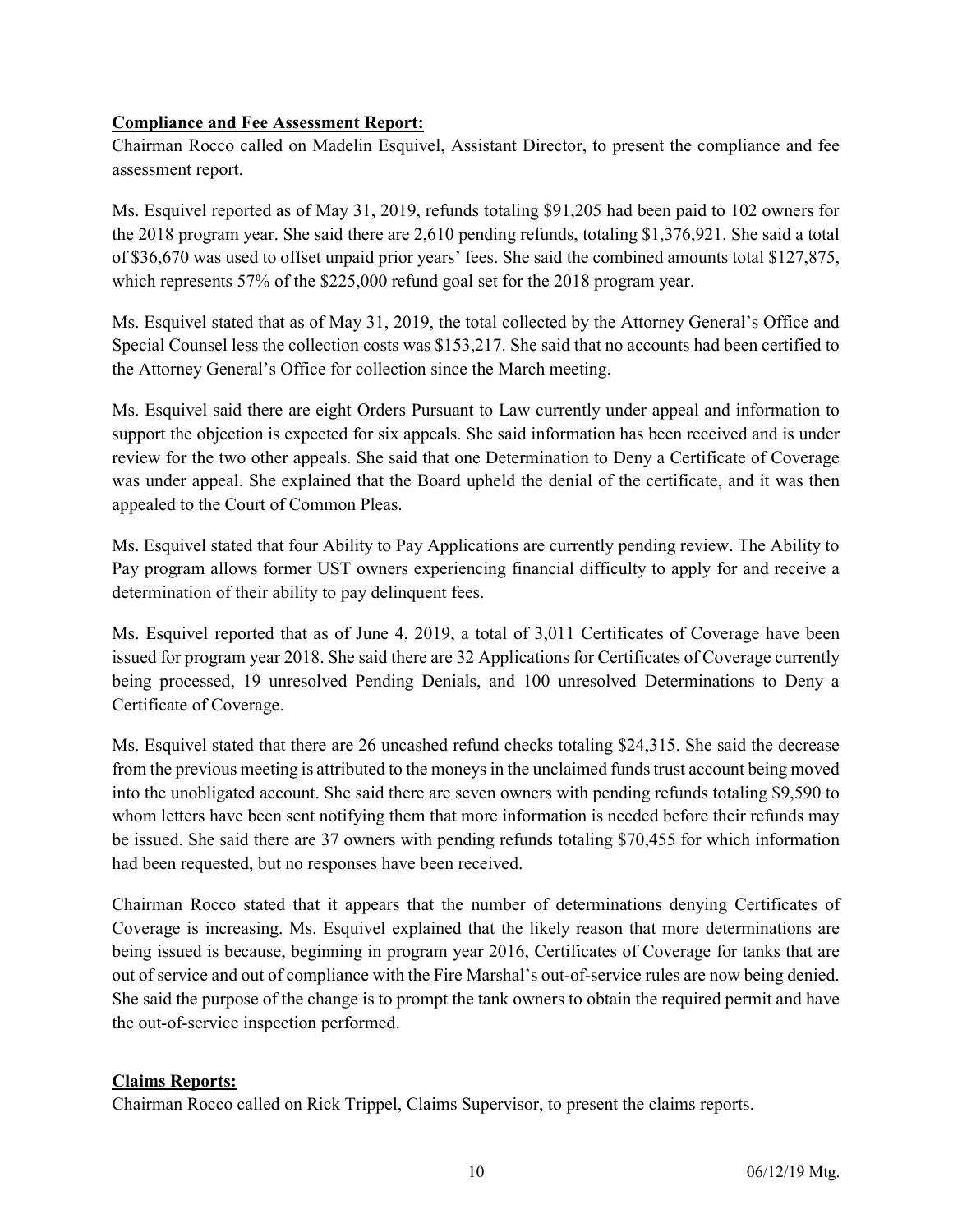Mr. Trippel reported that as of June 3, 2019, the total maximum liability of in-house open claims is just under \$33.5 million. He said using the historical average claim payout ratio of 75%, the anticipated liability of unpaid in-house claims is about \$25.1 million; or using the more current claim payout ratio of 82%, the actual anticipated claim liability of unpaid in-house claims is about \$27.5 million. He said currently, a total of 1,635 claims with a total face value above the deductible amount were pending review. He noted that claims received in the month of March 2019 are being reviewed by the staff. He noted that as of June 3, 2019, a total of 12 claim settlement determinations were under appeal. He said that since the March Board meeting, three new claim appeals were received.

Mr. Trippel reported that in the 11 months of program year 2018, a total of 557 claims were received and 400 claims were settled or closed. He stated that the average payout per claim application was \$11,330, which calculates to an average payout ratio of 81.9% of the net value (face value – deductible). He said the average percentage of disallowed costs is 14.9% of the settled face value for program year 2018.

Mr. Trippel said for program year 2018, a total of 81 eligibility applications were received and 56 eligibility determinations were issued. He noted that 35 were approved and 21 were denied. He said that since March 1, 2019, a total of 25 applications were received and 22 eligibility determinations were issued. He said that of these determinations, 11 were approved and the other 11 were denied. He said three were denied because it was determined there was no release, two for no valid Certificate of Coverage at the time of the release, one because the UST system was abandoned or out of compliance, and the remaining five were denied due to no corrective actions being required. He said as of June 3, 2019, a total of 54 eligibility applications are pending review and more information has been requested for five of those applications. He stated that four eligibility determinations are under appeal.

Mr. Trippel reported that as of June 3, 2019, a total of 46 cost pre-approval requests were pending review. He said that during the past three months, 36 cost pre-approval requests were received and 41 cost pre-approval notifications were issued.

## Rules Committee Report:

Chairman Rocco stated that the Board's Rules Committee had spent a considerable amount of time reviewing the Board's rules. He said the rules were originally due to be filed with JCARR by July 31, 2019, but an extension was requested and approved. He explained that the reason the extension was requested was to allow for the Finance Committee to meet and make a recommendation of the annual fee and deductible amounts for the upcoming year. He said the plan is for the Finance Committee to meet over the summer and then the proposed rule amendments will be presented at the September Board meeting. He noted that, barring any problems going through the rules process, the rules will likely become effective on April 1, 2020.

Chairman Rocco explained that most of the recommended changes are editorial and the only significant change concerns markup charges. He said that, as a result of the committee's discussions, some additional markups the committee felt were reasonable will be reimbursable. Mr. Stephenson asked whether the Board's rules require the fee notifications be sent by certified mail and the Chairman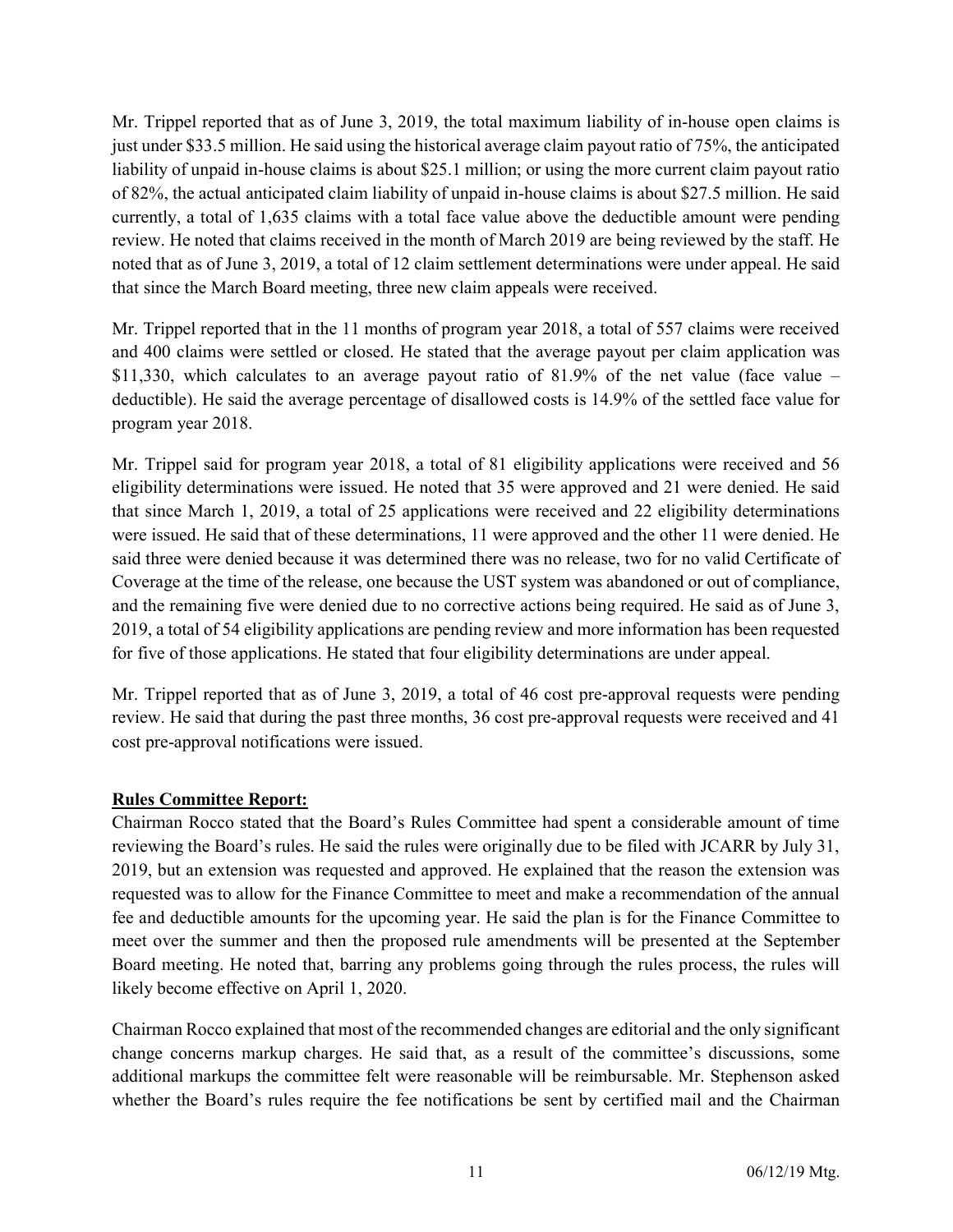clarified that the statute requires it to be sent by certified mail. He commented that if it were not for the statutory requirement, the Board might want to consider an alternative method.

#### New Business:

#### Hearing Officer's Contract Renewal

Chairman Rocco said the contract for the Board's hearing officer, Howard Silver, was up for renewal. He said Mr. Silver has been the Board's hearing officer since around 1995 and has agreed to extend his contract without changing the hourly rate of \$110 since 2002. Chairman Rocco said that given the great job Mr. Silver has always done, his recommendation is to raise his rate to \$150 an hour. He noted that the contract is written so that the maximum payment per appeal is \$2,500 and if the contract is modified to increase the hourly rate to \$150, then the maximum amount per appeal would need to be increased to reflect the rate increase. Vice-Chairman Hull moved to increase the contract to \$150 an hour. Mr. Stephenson seconded. Vice-Chairman Hull commented that Mr. Silver's services have been highly productive and efficient and it would be beneficial to the Board to keep Mr. Silver's interest as the hearing officer. Chairman Rocco agreed and proposed that the motion be modified to authorize the Chairman to enter into an agreement with Howard Silver for his services with an hourly rate of \$150 and a maximum per appeal amount of \$3,410 for the period of July 1, 2019 through June 30, 2020. Vice-Chairman Hull moved to amend the motion as proposed and Mr. Stephenson seconded. Chairman Rocco asked if there were any questions or further discussion concerning the contract and there were none. A vote was taken and all members were in favor. The motion passed.

#### Assistant Attorney General Memorandum of Understanding

Chairman Rocco said the agreement for the assistant attorney general is also up for renewal. He stated that the proposed contract is different from previous contracts and he is not prepared to sign it because he and Director Richmond have questions concerning it. He explained that, in the past, the contract was for 50% of the assistant attorney general's time and then increased to 75% of the assistant attorney general's time. He said the proposed contract allots 45% of the assistant attorney general's time plus 35% of a legal assistant's time. He said they want to make sure the correct amount of time is being allocated and also want to understand what differences there will be by utilizing the assistant attorney general and the legal assistant. Vice-Chairman Hull conveyed concern that the Board's needs may be moved to a second position of priority if the amount of dedicated time for an assistant attorney general is less than 50%. The Chairman said in the past the Board had almost the full time of an individual and with the proposed changes, he needs some additional clarification to understand how the new arrangement will work. He noted that a contract would need to be executed before the Board's next meeting in September and Vice-Chairman Hull proposed that the Board authorize the chair to negotiate the terms of the agreement. Chairman Rocco said in that case, he needs a motion to authorize the Chairman to negotiate with and enter into an agreement with the Attorney General's Office for continuing legal services in an amount not to exceed \$92,900 for fiscal year 2020. Mr. Bryant so moved and Mr. Ord seconded. Vice-Chairman Hull questioned how the chair arrived at that amount. The Chairman clarified that \$92,900 is the amount in the proposed contract but he is hoping for it to be less. Ms. Waggener asked the amount the current contract was for and Director Richmond stated it is for \$94,365. Mr. Bryant asked if the cost were to exceed the approved amount if the Board would need to approve more money, and Chairman Rocco confirmed that they would have to seek authorization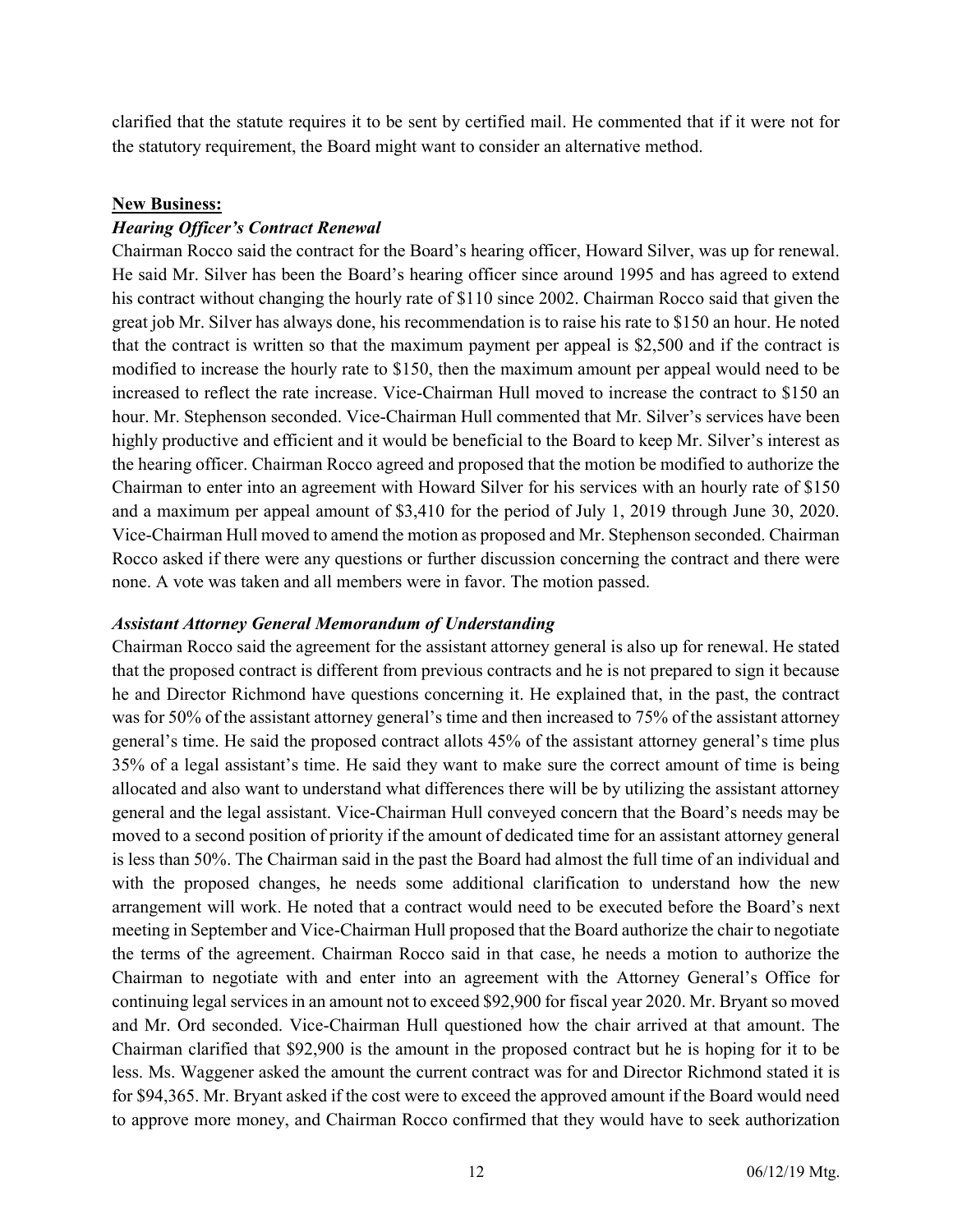for more money. He explained that the worst-case is for the contract to be signed as it is right now and the best case would be that it is negotiated for a reduced amount. The Chairman asked if there were any further questions or discussion concerning the contract and there were none. A vote was taken and all members were in favor. The motion passed.

## Database Consultant Contract

Chairman Rocco called upon the Board's Executive Director, Starr Richmond, to discuss the database consultant contract.

Ms. Richmond said the Board's database known as STARRS (Statistical Tank and Reimbursement Records System) has been in operation since 2000 and there is a maintenance contract with the developer of the system for support services. She said the individual will come in periodically to work on reports and make database changes such as updates that were needed after BUSTR changed its rules. She said in the upcoming year the consultant will also be looking to update the database so that imaged records can be accessed from within the database. In addition, he will provide advice on the requirements to migrate the SQL Server 2000 database to something more current. She said the contract is for an amount not to exceed \$15,000.

Vice-Chairman Hull asked whether the \$15,000 was an increase from the prior year and whether that amount covers the cost to interface the scanned documents software program with the database. Ms. Richmond explained that the previous contract was also for \$15,000 and under the agreement, the consultant would only be gathering information to determine the requirements of implementing an interface. Vice-Chairman Hull recommended that the contract amount be increased and Mr. Ord commented that it would likely cost a significant amount of money. Chairman Rocco said rather than guess an amount to budget, he recommended that the consultant provide an estimate for the work and then the Board can authorize an adjustment thereafter. Ms. Richmond commented that if the cost should exceed \$50,000 there would be a requirement to competitively bid the project.

Chairman Rocco asked if there were any other questions or discussion and there was none. He then requested a motion to authorize the Chairman to enter into an agreement with Software Engineering LLC for various updates and fixes to the existing STARRS database in an amount not to exceed \$15,000 for fiscal year 2020. Mr. Ord so moved and Vice-Chairman Hull seconded. A vote was taken and all members were in favor. The motion passed.

# Personnel Compensation

Chairman Rocco stated that as discussed during Mr. Leasor's presentation of the financial reports, the Board's employees are being given a salary increase of 2.75%. He explained that adjustments to the salary of the Board's Executive Director, Starr Richmond, requires Board approval and he requested a motion to approve a 2.75% salary increase for her. Vice-Chairman Hull so moved and Mr. Stephenson seconded. A vote was taken and all members were in favor. The motion passed.

## Hardship Applications

Chairman Rocco called upon Mr. Leasor to present the hardship applications.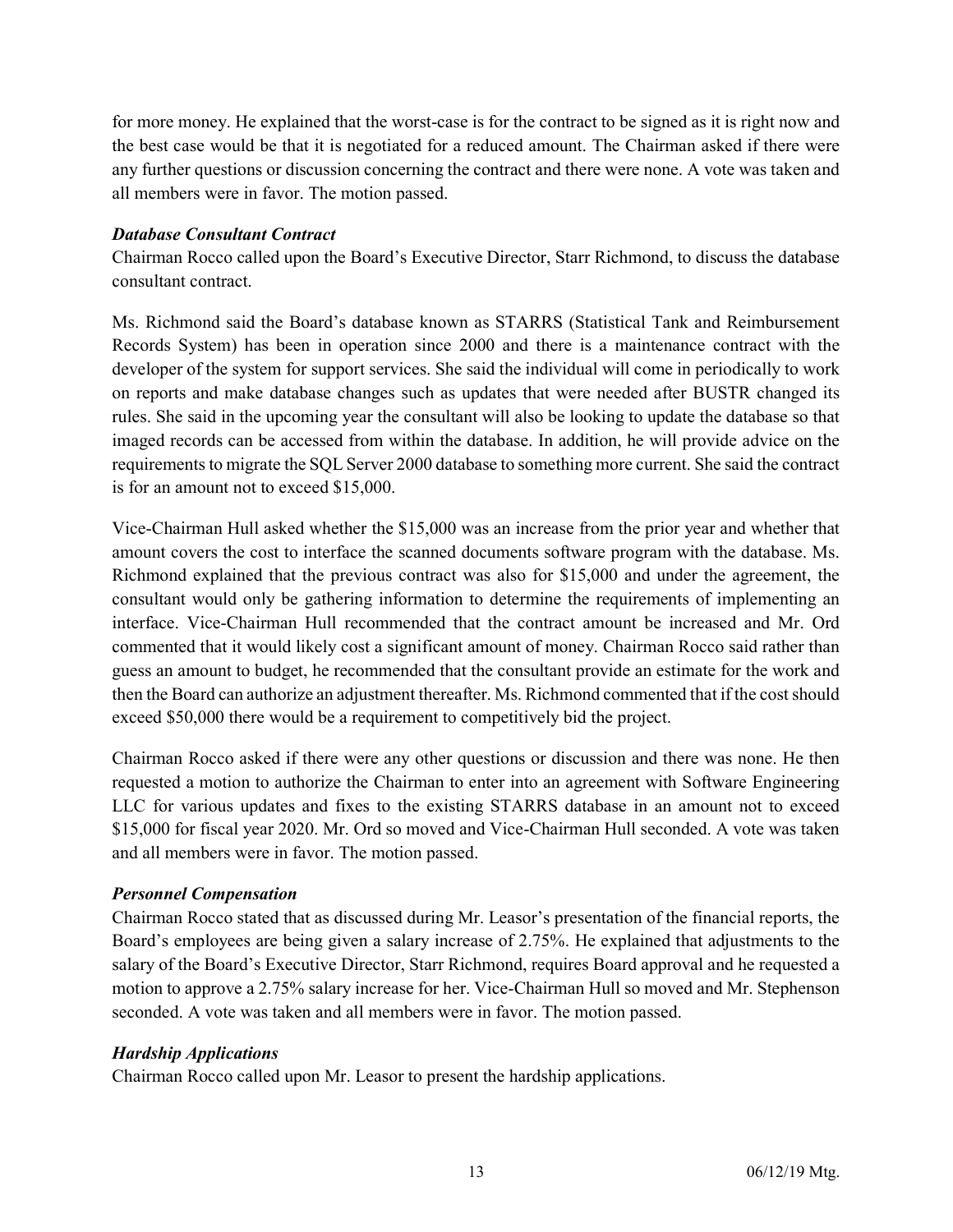Mr. Leasor stated that the Board's rule 3737-1-08 provides for an owner experiencing financial hardship to apply for hardship status with the Fund. He said granting hardship status allows for the acceleration of the review of the claims submitted by the owner. Mr. Leasor noted that granting hardship status does not increase the amount of reimbursement to the tank owner. He stated by accelerating the review of the claim, it reduces the financial burden the owner would experience if the claims were reviewed and settled in the normal course of business. He said, once granted, the hardship status remains in effect for a two-year period and at that time, the owner may reapply for hardship status.

Mr. Leasor stated that, in determining hardship status, the application and a minimum of two years of income tax records are reviewed. He said, in addition, a U.S. EPA financial capacity test is used to evaluate the owner's cash flow and determine if the owner is able to carry debt, in which case, the owner could finance the costs of corrective actions over time.

# Claim # 11387-0001/05/16/91, Owner – Washington & Lee Service Inc.

Mr. Leasor said Washington & Lee Service Inc. is the responsible party for a 1991 release that was discovered at 2080 Lee Road in Cleveland Heights, Ohio. He noted that Washington & Lee Service Inc. was dissolved in 2007, but as the owner of the corporation, David Saginor is a responsible person and is requesting the Board grant hardship status to him.

Mr. Leasor explained that this is Mr. Saginor's sixth request for hardship status, and to date, the Fund has reimbursed \$587,000. He noted there are currently no unsettled claims in house and the cost of corrective actions for the next year is estimated to be \$247,000.

Mr. Leasor said all underground tanks were removed in June 1991 and the property was sold in October 2006. He said Mr. Saginor provided the financing for the new owner and the new owner makes monthly payments to Mr. Saginor, which totals \$24,000 annually. He added that Mr. Saginor is still responsible for and has continued the corrective actions at the site.

Mr. Leasor reiterated that the estimated cost of corrective actions for the next year is \$247,000 and explained that the U.S. EPA financial capacity test estimates that Mr. Saginor could only afford corrective action costs of just over \$42,200 based on his cash flow and debt capacity. He then recommended the Board approve the application and grant hardship status to Mr. Saginor. Vice-Chairman Hull so moved and Mr. Bryant seconded. A vote was taken and all members voted in the affirmative. The motion passed.

# Claim # 13755-0001/05/24/91, Owner – Raymond Cooper

Mr. Leasor said that Raymond Cooper is the responsible person for a release that was discovered in 1991 at 111 East Main Street in Lucas, Ohio, and this is his 15th request for hardship status. He said to date, the Fund has reimbursed about \$532,500 for corrective action costs for the release, and the anticipated costs for corrective action activities for the next 12 months are estimated to be \$18,000.

Mr. Leasor explained that Mr. Cooper is retired and no longer owns the property, but he is still responsible for and is continuing the corrective actions. He said that he and his wife have serious health issues, and based on his tax records and the information he provided in the hardship application, his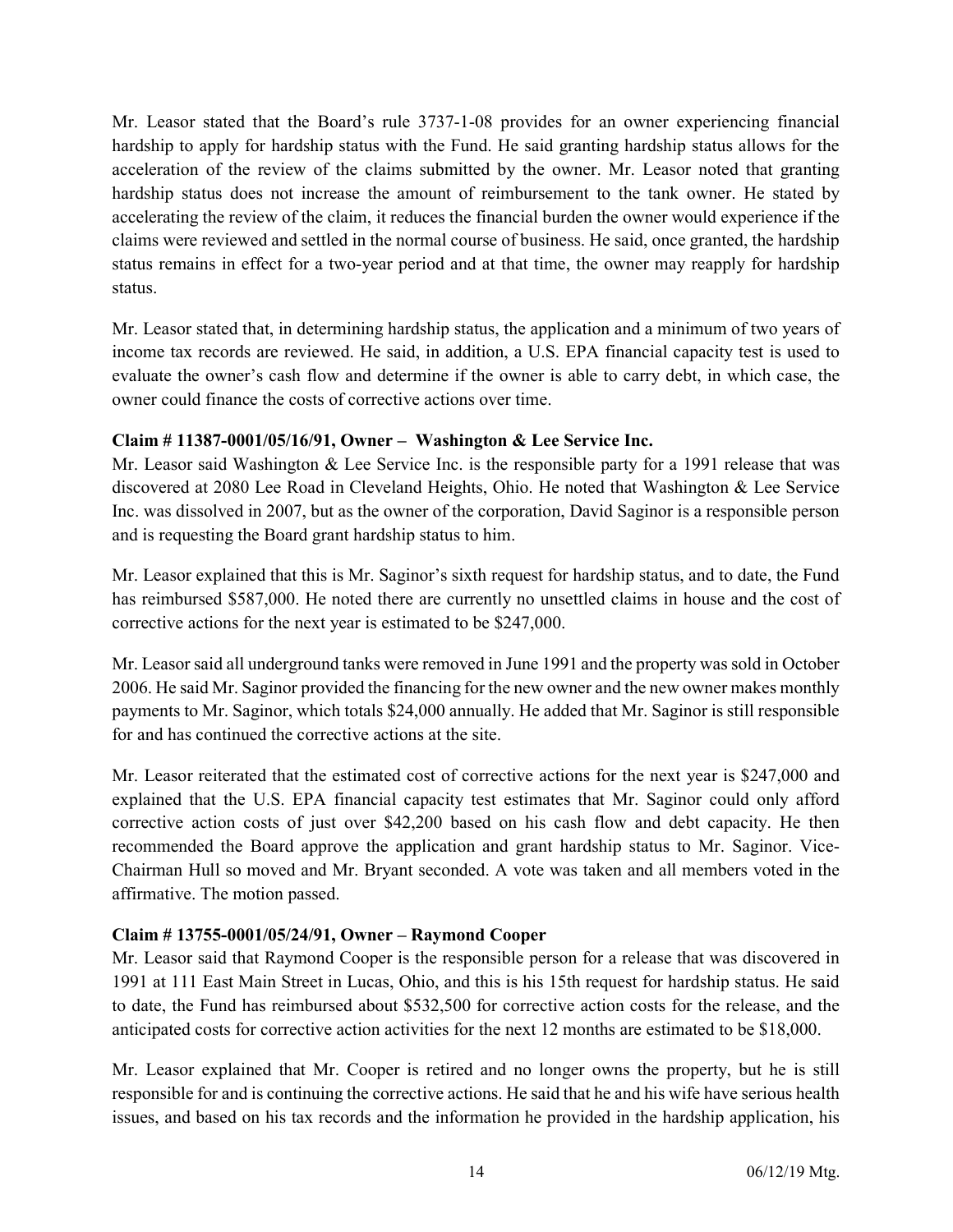household income is solely from pension and social security benefits. He said the combined income exceeds his living expenses by about \$7,100 annually.

Mr. Leasor said that based on the U.S. EPA financial capacity test, which is based on cash flows anticipated over a three-year period, Mr. Cooper could only afford corrective action costs of \$13,500 based on his annual retirement income less living expenses. He then recommended the Board approve the application and grant hardship status to Mr. Cooper. Vice-Chairman Hull so moved and Mr. Ord seconded. A vote was taken and all members voted in the affirmative. The motion passed.

# Claim # 22239-0001/08/03/15, Owner – Harjasneet, LLC

Mr. Leasor said Harjasneet, LLC was granted eligibility for a 2015 release that was discovered at a Gas Depot station at 4871 Dixie Highway in Fairfield, Ohio, when the tanks at the facility were destroyed by lightning. He said, as a partner of the LLC, Harmit Singh is requesting the Board grant hardship status to the LLC.

Mr. Leasor said this is the LLC's fourth request for hardship status and to date, the Fund has reimbursed just under \$303,400 for corrective actions for this release. He noted that currently there are no claims pending review, and the cost of corrective action work expected to be conducted over the next 12 months is estimated to be \$56,500.

Mr. Leasor explained that Harjasneet, LLC (Harjasneet) is the owner of the real estate and Nekleen, LLC (Nekleen) is the operator of the convenience store located on the property. He explained that when performing the U.S. EPA ability to pay analysis, the financial information for both Harjasneet and Nekleen was taken into consideration. He said this was done because both are responsible parties; one as the owner and the other as the operator. In addition, Mr. Singh and Mr. Kaur are both 50% owners of both Harjasneet and Nekleen. He explained that the convenience store is operated as Gas Depot and financial responsibility for the deductible is demonstrated through an insurance policy issued to Harjasneet doing business as Gas Depot. He stated that Nekleen had paid the annual per-tank fees but Nekleen does not pay rent to Harjasneet for use of the real property. He said as of the end of December 2016, Harjasneet had paid off all liabilities of that LLC and the only asset remaining in the LLC is the property, which is valued at \$481,000. He commented that it is therefore not possible that Harjasneet is paying the insurance premium for the financial responsibility mechanism or is funding the corrective actions.

Mr. Leasor said that based on the U.S. EPA Ability to Pay analysis, Harjasneet can afford zero dollars in corrective action costs over the next 12 months. However, based on Nekleen's projected cash flow over the next three years, there is a 99% probability that it can afford the \$56,500 in corrective action costs. He said given the results of the U.S. EPA analysis and that claims are being processed within three months of receipt, the recommendation is for the Board to deny the application. Vice-Chairman Hull moved to deny the application and Mr. Stephenson seconded. A vote was taken and all members voted in the affirmative. The motion passed.

# Claim # 23845-0001/05/20/16, Owner – SDS of Ohio LLC

Mr. Leasor said that SDS of Ohio LLC is the responsible party for a release that was discovered in 2016 when tanks were removed at 4358 Sunset Boulevard in Steubenville, Ohio. He said as the owner,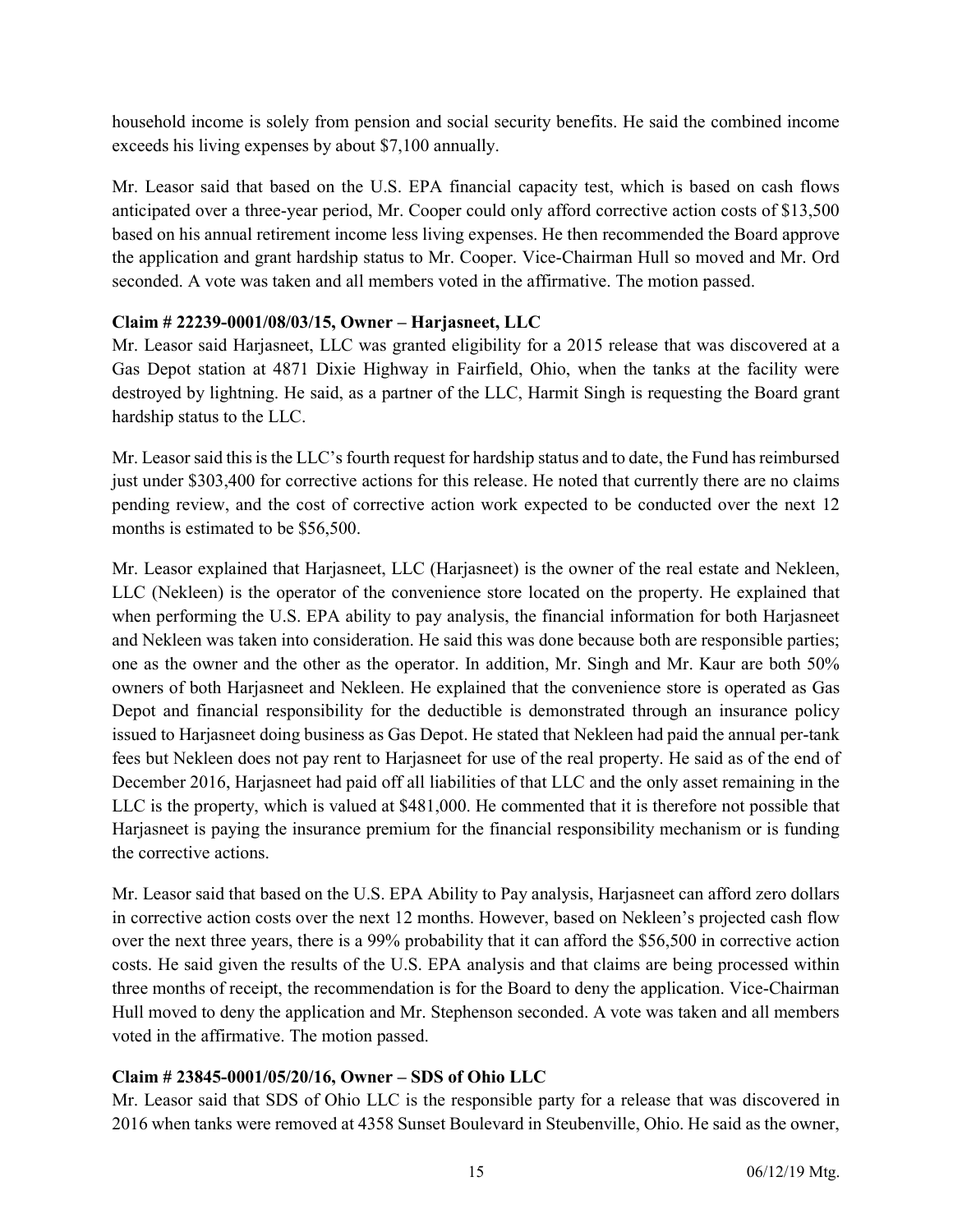Lucy Spence is requesting the Board grand hardship status to the LLC, and this is the first request for hardship status. He said to date, one claim totaling \$9,251 has been received for the release, and the anticipated costs for corrective action activities for the next 12 months are estimated to be \$20,000.

Mr. Leasor explained that SDS of Ohio LLC purchased the property, tanks, and convenience store in April 2016, and removed the tanks in May 2016. He said in December 2016 new tanks were installed by a lessee. He said on her most recent tax forms, Ms. Spence reported receiving \$26,600 from social security, and business income of \$6,700.

Mr. Leasor said that based on the U.S. EPA financial capacity test, SDS of Ohio LLC cannot afford corrective action costs of \$20,000. He then recommended the Board approve the application and grant hardship status to SDS of Ohio LLC. Vice-Chairman Hull so moved and Mr. Ord seconded. A vote was taken and all members voted in the affirmative. The motion passed.

# Certificates of Coverage – Ratifications:

Chairman Rocco called upon Ms. Esquivel to present the lists of owners who have either been issued or denied a Certificate of Coverage for ratification by the Board.

Ms. Esquivel said the lists behind Tabs 10, 11, and 12 are listings of facilities that, since the March Board meeting, had been issued or denied a program year 2016, 2017, or 2018 Certificate of Coverage.

Ms. Esquivel said the process used to review the fee applications and issue or deny a Certificate of Coverage includes a review for completeness to determine full payment was received; financial responsibility for the deductible has been demonstrated; and the owner has certified with his signature that he is in compliance with the State Fire Marshal's rules for the operation and maintenance of petroleum underground storage tanks. She said if these requirements are met and if the tanks existed in previous years, a Certificate for the subject tanks has been issued to the owner in at least one of the prior two years, then a Certificate of Coverage is issued.

Ms. Esquivel explained that if deficiencies or compliance issues are identified, notice is provided to the owner in accordance with the Board's rules. The owner is provided 30 days to respond to the notice with information to correct the deficiency or compliance issue. If correcting information is not received within this time, a determination denying the Certificate of Coverage is issued to the owner.

Ms. Esquivel said the Board's rules and the Revised Code make provisions for an appeal of the determination. Ms. Esquivel said that throughout this process, the Board's staff works with the owner to correct the fee statement record and if necessary, refers the owner to BUSTR to correct the registration record.

Ms. Esquivel stated that no 2016 Certificates of Coverage had been issued since the March meeting.

Ms. Esquivel requested the Board ratify the denial of the 2016 program year Certificates of Coverage for the 15 tanks located at the four facilities included on the list behind the Tab 10.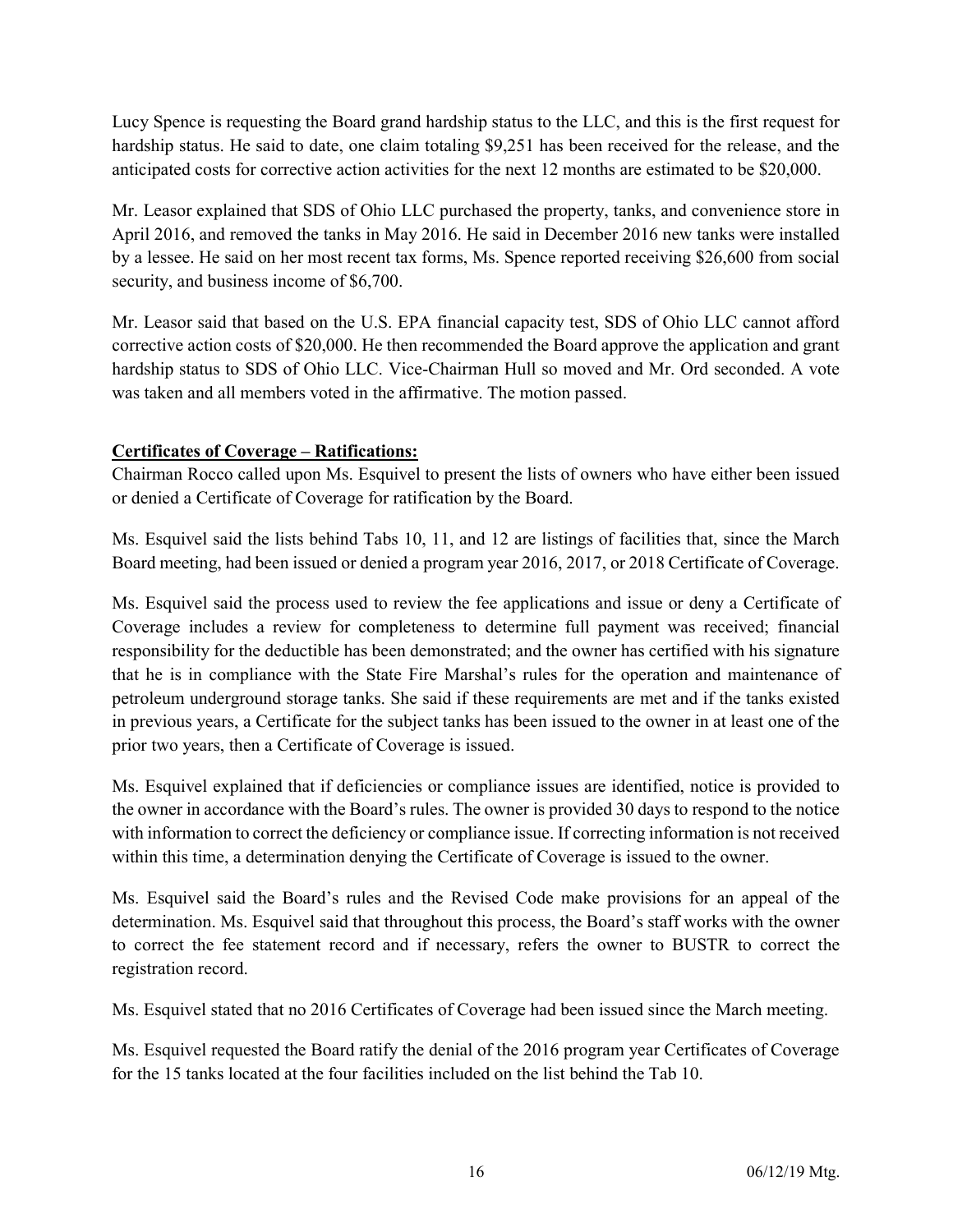Vice-Chairman Hull moved to ratify the denial of the 2016 Certificates of Coverage for the tanks that were listed. Mr. Bryant seconded. A vote was taken and all members were in favor. The motion passed.

Ms. Esquivel requested the Board ratify the issuance of the 2017 program year Certificates of Coverage for the two owners of 12 facilities included on the list behind Tab 11.

Mr. Bergman moved to ratify the issuance of the 2017 Certificates of Coverage for the facilities listed. Mr. Ord seconded. A vote was taken and all members were in favor. The motion passed.

Ms. Esquivel requested the Board ratify the denial of the 2017 program year Certificates of Coverage for the five tanks located at the two facilities included on the list behind the Tab 11 green divider page.

Vice-Chairman Hull moved to ratify the denial of the 2017 Certificates of Coverage for the tanks that were listed. Mr. Ord seconded. A vote was taken and all members were in favor. The motion passed.

Ms. Esquivel requested the Board ratify the issuance of the 2018 program year Certificates of Coverage for the 105 owners of 311 facilities included on the list behind Tab 12.

Vice-Chairman Hull moved to ratify the issuance of the 2018 Certificates of Coverage for the facilities listed. Mr. Bergman seconded. A vote was taken and all members were in favor. The motion passed.

Ms. Esquivel requested the Board ratify the denial of the 2018 program year Certificates of Coverage for the 284 tanks located at the 96 facilities included on the list behind the Tab 12 green divider page.

Vice-Chairman Hull moved to ratify the denial of the 2018 Certificates of Coverage for the tanks that were listed. Mr. Ord seconded. A vote was taken and all members were in favor. The motion passed.

# Election of Officers and Committee Member Appointments:

Chairman Rocco explained that the selection of officers is typically made at the September meeting. However, since the fiscal year ends on June 30th and the Finance Committee needs to conduct a meeting prior to the September meeting, it was necessary to select officers now. He then requested motions from the floor for the nomination of officers for the upcoming year. Mr. Bryant made a motion to re-elect Jim Rocco as the Chairman and John Hull as the Vice-Chairman. Mr. Stephenson seconded. Hearing no other nominations, a vote was taken and all were in favor. Mr. Rocco will remain as Chairman and Mr. Hull will remain as Vice-Chairman.

## Rules and Finance Committee Appointments

Chairman Rocco stated that the Chairman and Vice Chairman serve on both the Finance and Rules Committees. Chairman Rocco then appointed Mr. Stephenson and the designee from the State Treasurer's Office to serve on the Finance Committee. He appointed Messrs. Bergman, Falconi, and Ord to serve on the Rules Committee. He commented that anyone is welcome to participate in the committee meetings.